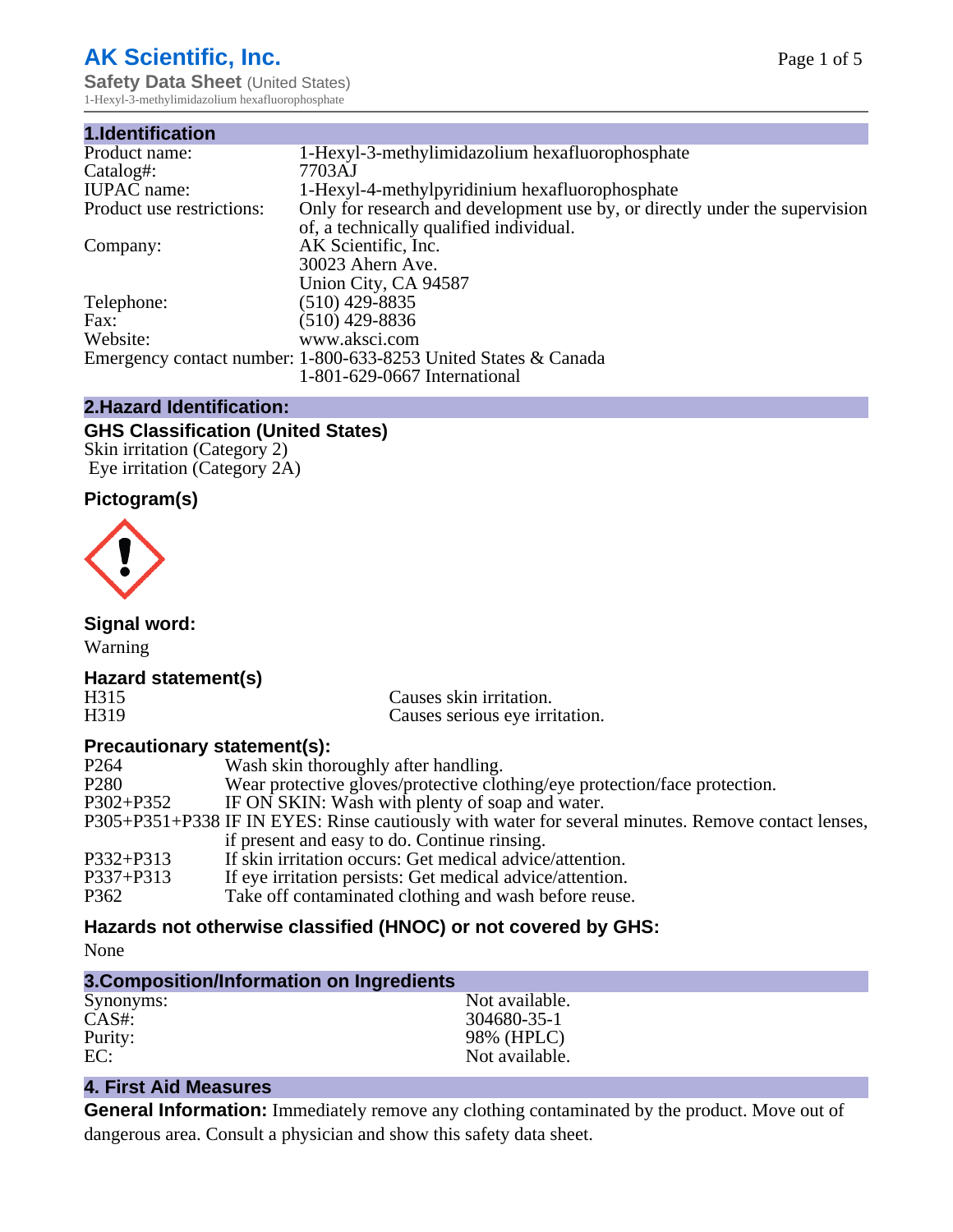Page 2 of 5

**Inhalation:** Move person to fresh air. If not breathing, give artificial respiration. If breathing is difficult, give oxygen. Obtain medical aid.

**Skin contact:** Immediately flush skin with running water for at least 15 minutes while removing contaminated clothing and shoes. Wash clothing before reuse. Obtain medical aid immediately. **Eye contact:** Immediately flush open eyes with running water for at least 15 minutes. Obtain medical

aid immediately.

**Ingestion:** Do NOT induce vomiting without medical advice. Rinse mouth with water. Never administer anything by mouth to an unconscious person. Obtain medical aid immediately.

**Most important symptoms and effects, both acute and delayed:** No further information available. Please see sections 2 and 11.

**Indication of any immediate medical attention and special treatment needed:** No further information available.

## **5. Fire Fighting Measures**

**Suitable extinguishing media:** Use water spray, dry chemical, carbon dioxide, or chemical foam. **Specific hazards arising from the chemical:** Carbon oxides, Hydrogen fluoride, Nitrogen oxides, Phosphorus oxides.

**Advice for firefighters:** As in any fire, wear a NIOSH-approved or equivalent, pressure-demand, self-contained breathing apparatus and full protective gear. During a fire, irritating and highly toxic gases may be generated by thermal decomposition or combustion.

## **6. Accidental Release Measures**

**Personal precautions, protective equipment and emergency procedures:** Wear protective equipment and keep unprotected personnel away. Ensure adequate ventilation. Remove all sources of ignition. Prevent further leak or spill if safe to do so. For personal protective equipment, please refer to section 8.

**Environmental precautions:** Do not let product enter drains, other waterways, or soil.

**Methods and materials for containment and cleaning up:** Prevent further leak or spill if safe to do so. Vacuum, sweep up, or absorb with inert material and place into a suitable disposal container. Consult local regulations for disposal. See section 13 for further disposal information.

# **7. Handling and Storage**

**Precautions for safe handling:** Avoid contact with skin, eyes, and personal clothing. Wash hands thoroughly after handling. Avoid breathing fumes. Use only with adequate ventilation. Wear suitable protective clothing, gloves, and eye/face protection. Keep away from sources of ignition. Minimize dust generation and accumulation. Keep container tightly closed. Open and handle container with care. Do not eat, drink, or smoke while handling.

**Conditions for safe storage, including any incompatibilities:** Store in a tightly-closed container when not in use. Store in a cool, dry, well-ventilated area away from incompatible substances. Keep away from sources of ignition. ,Store long-term at room temperature.

# **8. Exposure Controls/Personal Protection**

## **Exposure limits:**

OSHA PEL: Not available. NIOSH REL: Not available. ACGIH TLV: Not available.

**Appropriate engineering controls:** Avoid contact with skin, eyes, and clothing. Wash hands before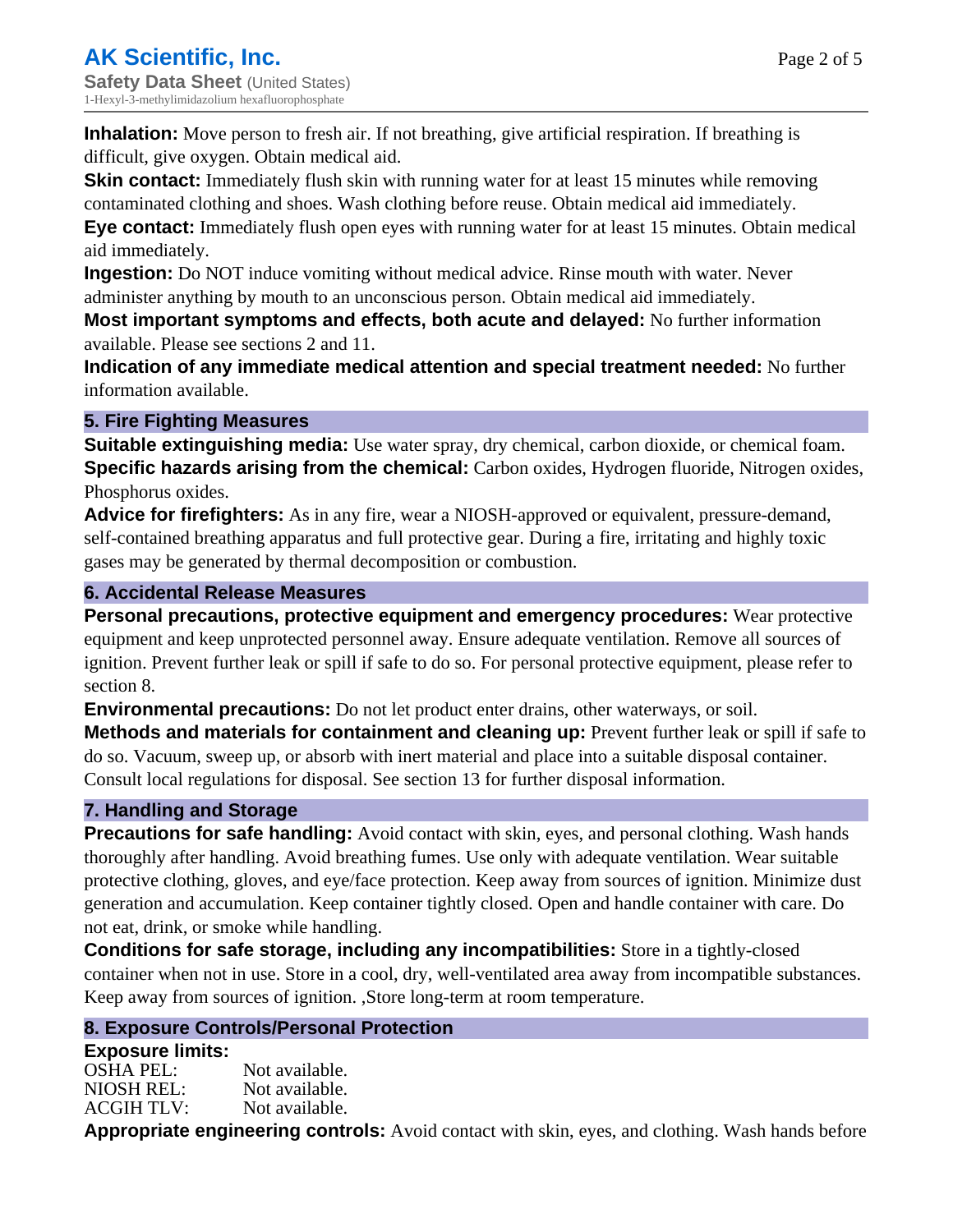breaks and immediately after handling the product. Facilities storing or utilizing this material should be equipped with an eyewash fountain. Use adequate general and local exhaust ventilation to keep airborne concentrations low.

#### **Personal protection**

| Eyes:        | Based on an evaluation of the eye or face hazards present, wear chemical splash-resistant<br>safety glasses or goggles with side protection. A face shield may be appropriate in some<br>workplaces. Use eyewear tested and approved under appropriate government standards<br>such as OSHA 29 CFR 1910.133 or EU EN166.                                                                                                |
|--------------|-------------------------------------------------------------------------------------------------------------------------------------------------------------------------------------------------------------------------------------------------------------------------------------------------------------------------------------------------------------------------------------------------------------------------|
| Hands:       | Wear gloves selected based on an evaluation of the possible hazards to hands and skin,<br>the duration of use, the physical conditions of the workplace, and the chemical resistance<br>and physical properties of the glove material.                                                                                                                                                                                  |
|              | Skin and body: Protective clothing must be selected based on the hazards present in the workplace, the<br>physical environment, the duration of exposure, and other factors. No fabric can provide<br>protection against all potential hazards; therefore it is important to select the appropriate<br>protective clothing for each specific hazard. At the minimum, wear a laboratory coat and<br>close-toed footwear. |
| Respiratory: | Respirators are not a substitute for accepted engineering control measures such as<br>enclosure or confinement of the operation, general and local ventilation, and substitution<br>of less toxic materials. When respiratory personal protective equipment is appropriate<br>based on an assessment of respiratory hazards in the workplace, use a NIOSH- or<br>CEN-certified respirator.                              |

| 9. Physical and Chemical Properties |                                        |
|-------------------------------------|----------------------------------------|
| <b>Physical State:</b>              | Colorless to light yellow clear liquid |
| Molecular Formula:                  | C10H19F6N2P                            |
| Molecular Weight:                   | 312.24                                 |
| Odor:                               | Not available.                         |
| pH:                                 | Not available.                         |
| <b>Boiling Point Range:</b>         | Not available.                         |
| Freezing/Melting Point:             | Not available.                         |
| <b>Flash Point:</b>                 | Not available.                         |
| <b>Evaporation Rate:</b>            | Not available.                         |
| Flammability(solid,gas):            | Please see section 2.                  |
| Explosive limits:                   | Not available.                         |
| Vapor Pressure:                     | Not available.                         |
| Vapor Density:                      | Not available.                         |
| Solubility:                         | Not available.                         |
| <b>Relative Density:</b>            | 1.419                                  |
| Refractive Index:                   | Not available.                         |
| Volatility:                         | Not available.                         |
| <b>Auto-ignition Temperature:</b>   | Not available.                         |
| Decomposition Temperature:          | Not available.                         |
| <b>Partition Coefficient:</b>       | Not available.                         |
|                                     |                                        |

#### **10. Stability and Reactivity** Reactivity: Not available.<br>
Chemical stability: Stable under re Stable under recommended temperatures and pressures.<br>Not available. Possibility of hazardous reactions: Conditions to avoid:<br>
Incompatible materials:<br>
Strong oxidizing Strong oxidizing agents. Hazardous decomposition products: Carbon oxides, Hydrogen fluoride, Nitrogen oxides, Phosphorus oxides.

#### **11. Toxicological Information** RTECS# Not available.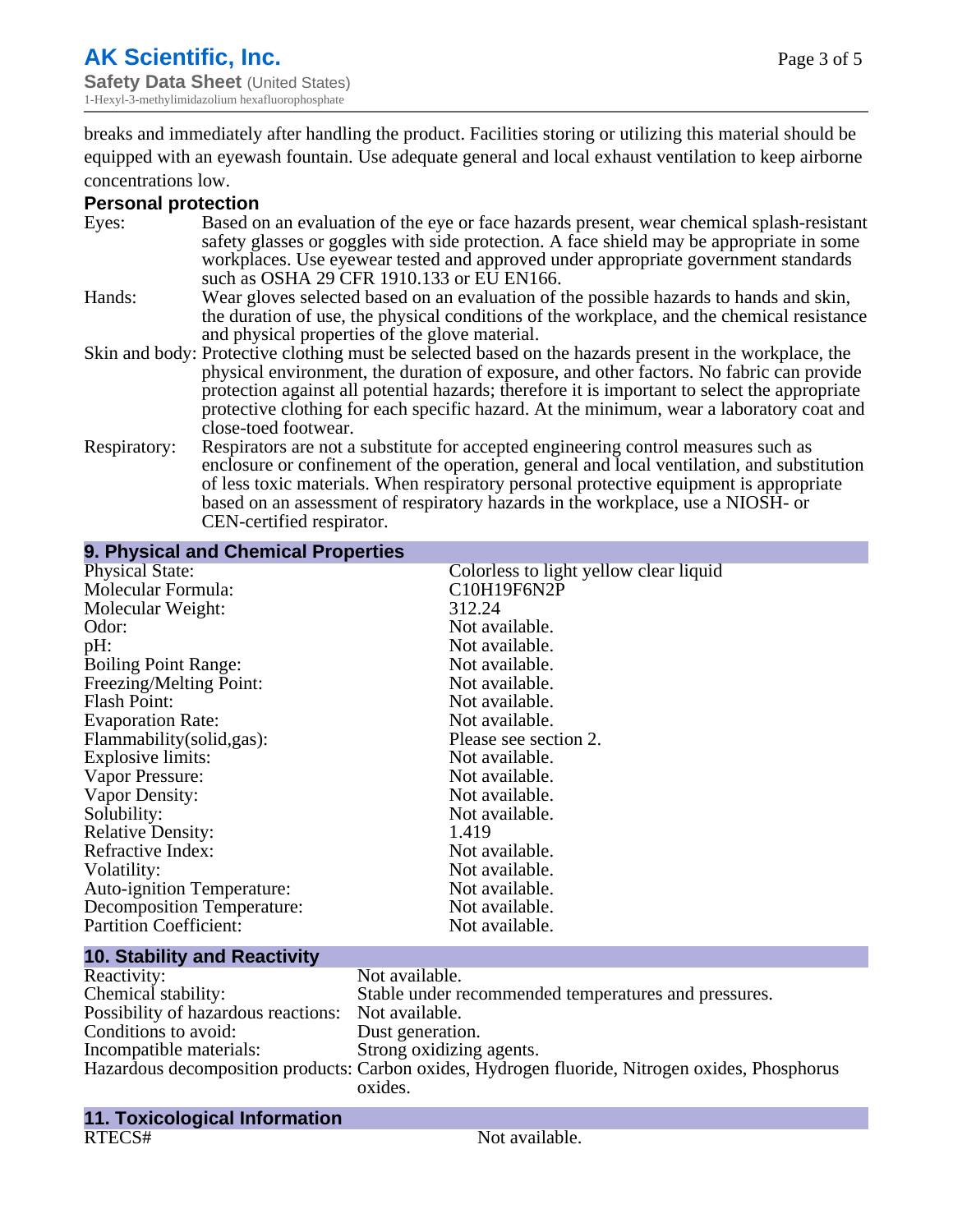Page 4 of 5

| Acute toxicity:                                |
|------------------------------------------------|
| Routes of exposure:                            |
| Symptoms related to the physical, chemical and |
| toxicological characteristics:                 |

Not available.

Inhalation,eye contact, skin contact, ingestion. Skin contact may result in inflammation characterized by itching, scaling, reddening, blistering, pain or dryness. Eye contact may result in redness, pain or severe eye damage. Inhalation may cause irritation of the lungs and respiratory system. Overexposure may result in serious illness or death.

#### **Carcinogenicity**

| IARC: | Not classified.                                                                                       |
|-------|-------------------------------------------------------------------------------------------------------|
| NTP:  | Not listed.                                                                                           |
| OSHA: | Not listed.                                                                                           |
|       | Acute toxic effects: Inflammation of the eye is characterized by redness, watering, and itching. Skin |
|       | inflammation is characterized by itching, scaling, reddening, or, occasionally,                       |
|       | blistering.                                                                                           |

| <b>12. Ecological Information</b> |                |
|-----------------------------------|----------------|
| Ecotoxicity:                      | Not available. |
| Persistence and degradability:    | Not available. |
| Bioaccumulative potential:        | Not available. |
| Mobility in soil:                 | Not available. |
| Other adverse effects:            | Not available. |

#### **13. Disposal Considerations**

Disposal of waste: Chemical waste generators must determine whether a discarded chemical is classified as hazardous waste. US EPA guidelines for the classification determination are listed in 40 CFR 261.3. Additionally, waste generators must consult state and local hazardous waste regulations to ensure complete and accurate classification. Observe all federal, state and local regulations when disposing of the substance.

Disposal of packaging: Do not reuse containers. Dispose of as unused product.

#### **14. Transportation Information**

| <b>DOT (United States)</b> |                |
|----------------------------|----------------|
| UN number:                 | Not hazmat     |
| Proper shipping name:      | Not available. |
| Transport hazard class:    | Not available. |
| Packing group:             | Not available. |
| <b>IATA</b>                |                |
| <b>UN Number:</b>          | Not DG         |
| Proper shipping name:      | Not available. |
| Transport hazard class:    | Not available. |
| Packing group:             | Not available. |
|                            |                |

#### **15. Regulatory Information**

#### **TSCA (United States)**

This product is NOT on the EPA Toxic Substance Control Act (TSCA) inventory. The product is supplied solely for use in research and development by or under the supervision of a technically qualified individual as defined in 40 CFR § 720 et seq. The health risks have not been fully determined. Any information that is or becomes available will be supplied on the SDS.